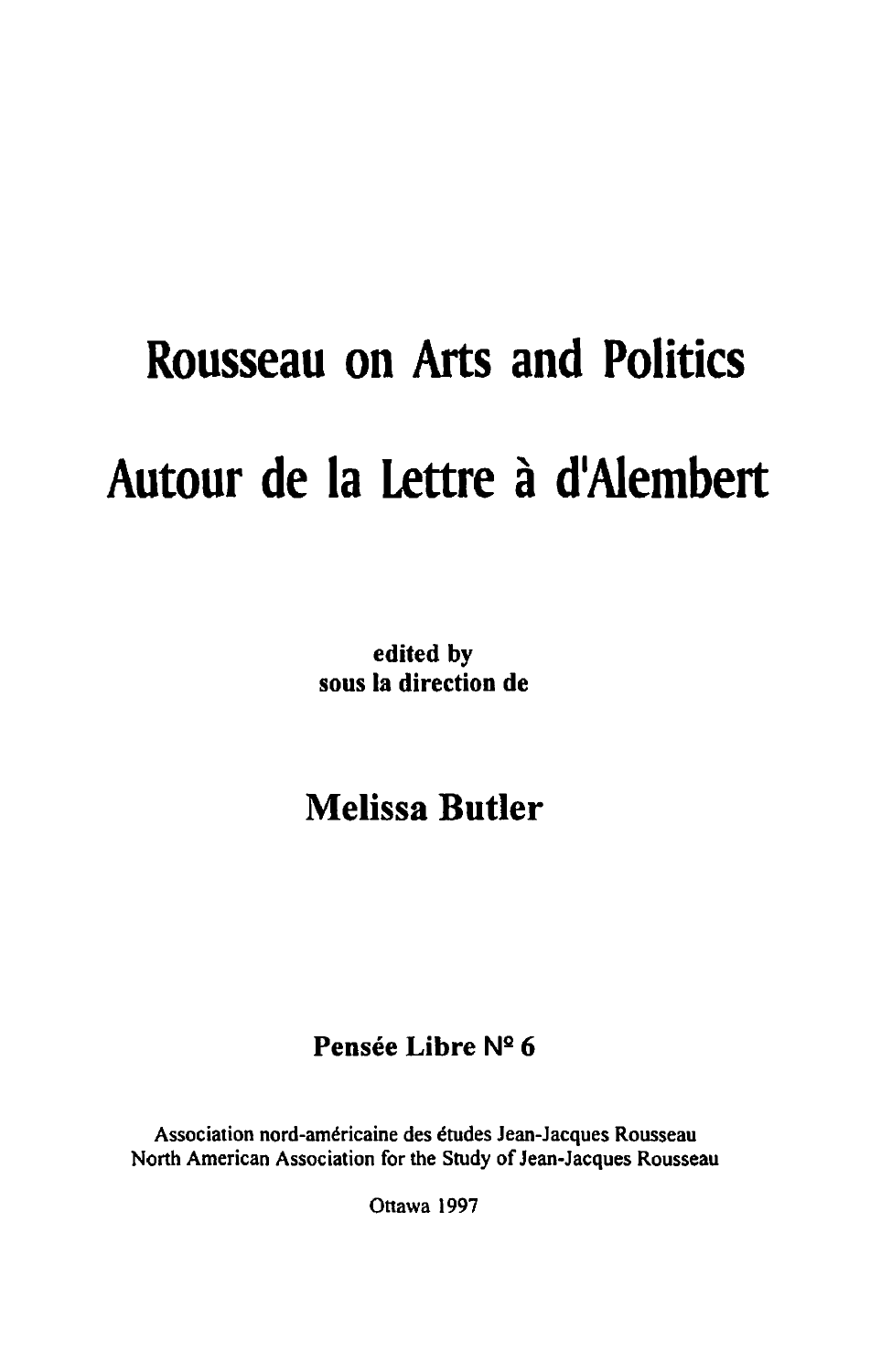### Can Democratic Freedom Justify Censorship?1

In the opening words of his introduction<sup>2</sup> to the *Letter To M*. *D'Alemberl on the Theatre,* Allan Bloom implies that Rousseau justifies the use of censorship of popular arts, even though liberals would find such censorship unjustifiable. Thus, Bloom begins: 'Any suggestion favoring censorship in the arts and sciences is most naturally viewed by us with suspicion as arising from the illiberal interest of party or sect. ' Rousseau, on the other hand, is said to side with ancient philosophers who 'began from the presupposition that a free society governed by its members is in need of the most careful education in order that the citizens have the requisite virtues for ruling themselves and one another.' If Bloom is correct then it seems that the *Letter* addresses a question fit for an essay: Can Rousseau's control of popular arts to inculcate democratic virtue and enable self-rule justify censorship of popular arts? That is, can self-rule of, by, and for the people justify censorship?

Now it is certainly true of the *Leiter* that Rousseau rejects a theatre for Geneva, that Voltaire can be thought of as liberal, that he and d' Alembert would oppose Rousseau, that Rousseau regards theatre as an enemy of virtue, and yet strongly supports using popular arts to strengthen republicanism. Near the end of the *Letter* Rousseau proclaims roundly: 'What! Ought there to be no entertainments in a republic? On the contrary, there ought to be many' (125; V: 114). Rousseau also succinctly describes democracy' in which the subjects and the sovereign are only the same men considered in different relation' (115; V: 105).

<sup>&</sup>lt;sup>1</sup>The question reflects an ongoing attempt to understand the meaning of Canada's Constitution Act, 1982, Canadian Charter of Rights and Freedoms. Section two states 'Everyone has the following fundamental freedoms ... (b) freedom of thought, belief, opinion and expression....' But section one asserts 'The Canadian Charter of Rights and Freedoms guarantees the rights and freedoms set out in it subject only to such reasonable limits prescribed by law as can be demonstrably justified in a free and democratic society.' Supreme court cases involving censorship follow a pattern of using section one to qualify two (b).

<sup>2</sup> Allan Bloom, 'Introduction,' to Jean-Jacques Rousseau, *Politics and the Arts, Letter 10 d'Alembert on the Theatre.* xi-xiii.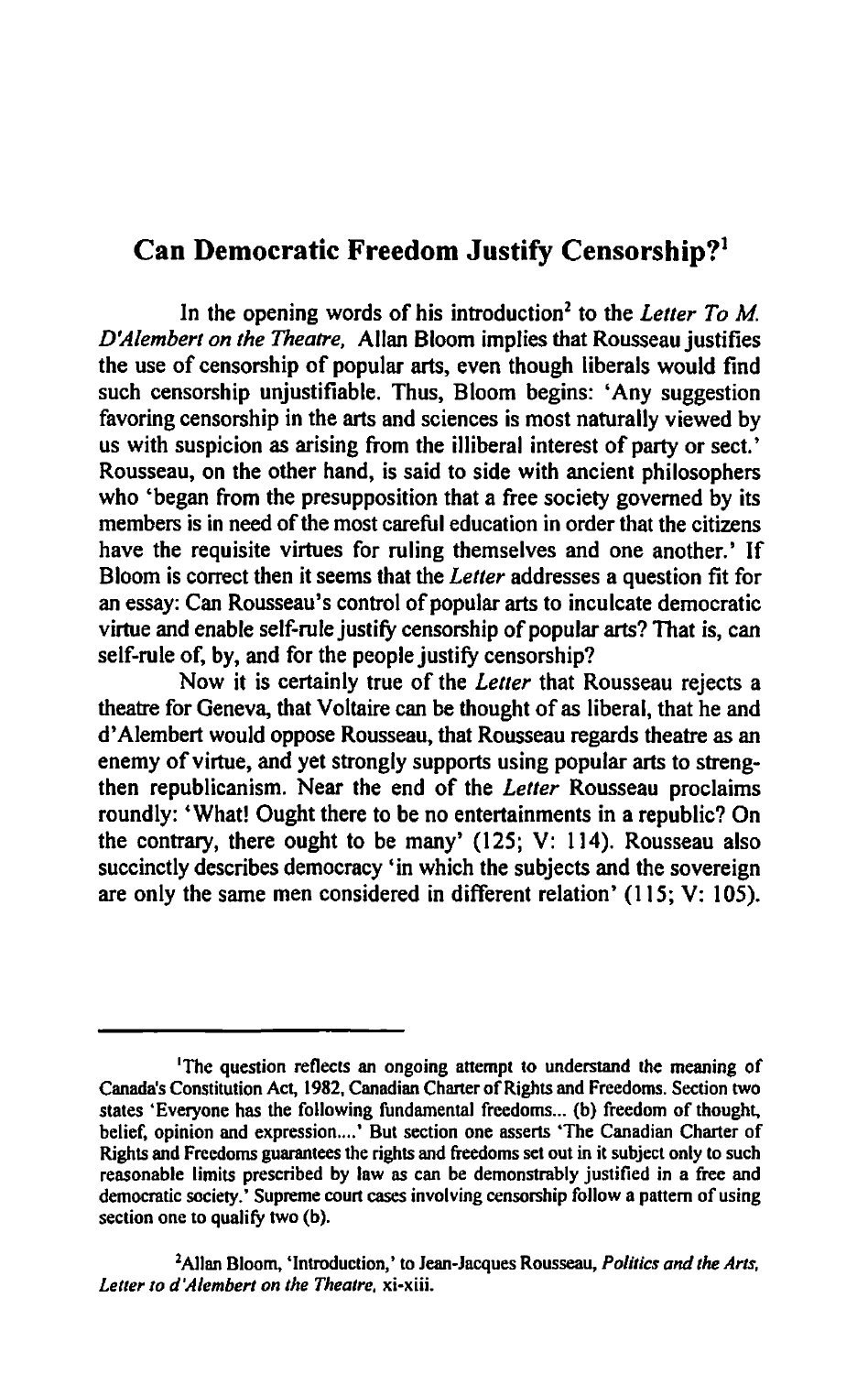Moreover, Rousseau argues for suitably controlled use of popular  $arts<sup>3</sup>$  in other practical writings, *Corsica* and *Poland.* 

What is not at all clear, despite Bloom's heavy suggestion to the contrary, is that Rousseau is advocating control of the arts for the sake of democratic self-rule. More generously and accurately, at the time of writing the *Letter* in 1758, Rousseau had not disclosed the theory of democratic self-rule that he gives us in the *Contract* (1762). For instance, in *Political Economy* (1755), Rousseau writes ofthe general will as the source of laws, but it is the prince who is asked to express the general will in law-making (III: 245-250, 251). In the *Contract,* however, he describes 'moral liberty' as obeying laws we give to ourselves, which I shall interpret as self-rule, and as applying politically and morally. If we are to consider the question of justification of censorship on Rousseau's behalf, then in the name of fair play we should allow moral liberty or selfrule to be the end that may justify the means, and obtain our conception of self-rule from the *Contract,4* and to a lesser extent from *Inequality.*  Bloom's phrase 'a free society governed by its members ... [having] requisite virtues for ruling themselves and others' suggests the doctrine of the *Contract:* patently, the phrase is too slight to bear the weight of justification on its own.

Assume, then, that the question for consideration is: Can Rousseau's inculcation of democratic virtue to obtain self-rule justiry censorship of popular arts? If we also assume reliance on the *Contract*, then one more proviso is necessary. In the space allowed, the question cannot be answered properly.<sup>5</sup> What I hope to do instead is to indicate a path of preliminary questions and answers that if followed fully may lead to a plausible answer. The end that justifies censorship as a means is moral liberty.

<sup>&</sup>lt;sup>3</sup>Grimsley makes an interesting report: ' Jean-Jacques Rousseau told Malesherbes: 'If you see fit to name a censor and choose me for that purpose, I give you beforehand my written approbation',' R. Grimsley. *Jean D'Alembert (17/7-83),*  (Oxford: Clarendon Press, 1963), 136.

<sup>4</sup>Bloom might have agreed, since 'On Censorship' (chapter 7 of Book 4 of the *Contract)* contains a note by Rousseau saying that the thought of the chapter is developed in the *Letter.* However, in chapter 7 Rousseau is unclear or disingenuous. The censor 'far from being the arbiter of the people's opinion, merely declares it.' But why do that? In the same chapter he repeats: 'reform men's opinions and their mores will purify themselves.'

<sup>&</sup>lt;sup>5</sup>In particular, work should be done on the difference between 'freedom' when it means freedom of choice, as in 'man was born free', and moral liberty. See Guy Lafrance, 'L'Ethique Rousseauiste dans la querelle des Anciens et Des Modemes' in this volume.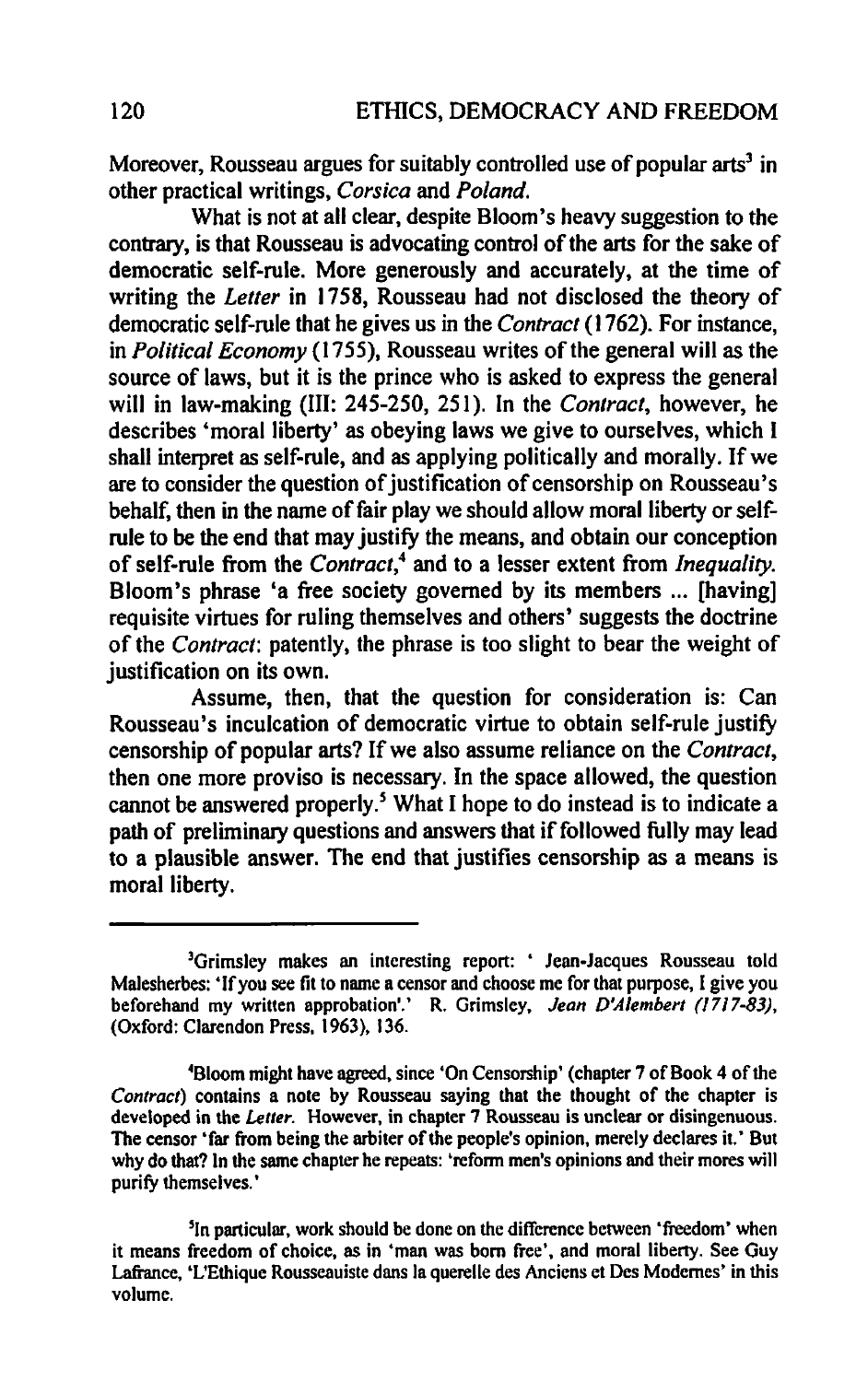#### CAN DEMOCRATIC FREEDOM JUSTIFY CENSORSHIP? 121

The questions are as follows. What is J.S. Mill's criticism of democratic virtue? What is liberal democracy? What is Rousseau's democracy? If liberal democracy is, at least, individual liberty, representation and rights, how does Rousseau stand to liberty and representation? Which is trump- rights or the general will? Should the moral value of self-rule outrank liberal values?

#### *Mill's Criticism O/Democratic Virtue: Citizens As Moral Police*

When Rousseau comes to what he regards as the beneficial use of popular entertainments, he writes:

'But what then will be the objects of these entertainments? .. Nothing, if you please. With liberty, wherever abundance reigns, wellbeing also reigns. Plant a stake crowned with flowers in the middle of a square; gather the people together there, and you will have a festival. Do better yet; let the spectators become an entertainment to themselves; make them actors themselves; do it so that each sees and loves himself in the others so that all will be better united (126; V: 115)....The disposition of the state is only good ... when, each feeling in his place, the private forces are united and cooperate for the public good ... Preside at their pleasures in order to make them decent .... ' (126n; V: 115)

What might Mill find unacceptable in Rousseau's support of censorship in the *Letter* and in Rousseau's other writings? Near the beginning of *On Liberty*,<sup>6</sup> Mill gives a stunning summary of the history of 'Civil or Social Liberty: the nature and limits of the power which can be legitimately exercised by society over the individual.' Until the appearance of democracy, he tells us, the concern was setting limits to the power and authority of the sovereign. With the advent of democracy, however, liberals became fearful of 'the tyranny of the majority' as voters. Mill himself now adds a larger, omnipresent, worry :

But reflecting persons perceived that when society itself is the tyrant-society collectively, over the separate individuals who compose it—its means of tyrannizing are not restricted to the acts which it may do by the hands of its political functionaries. Society can and does execute its own mandates: and if it issues wrong mandates ... or any mandates at all in things which it ought not to meddle, it practises a social tyranny more formidable than many kinds of political oppression, since ... it leaves fewer means of escape, penetrating much more deeply into the details of life, and enslaving the soul itself ... there needs protection also

<sup>6</sup>John Stuart Mill, *Utilitarianism, Liberty. Representative Government.* edited by H.B. Acton, (London: Everyman's Library, 1984), 70tT. Page references in the text are to this edition.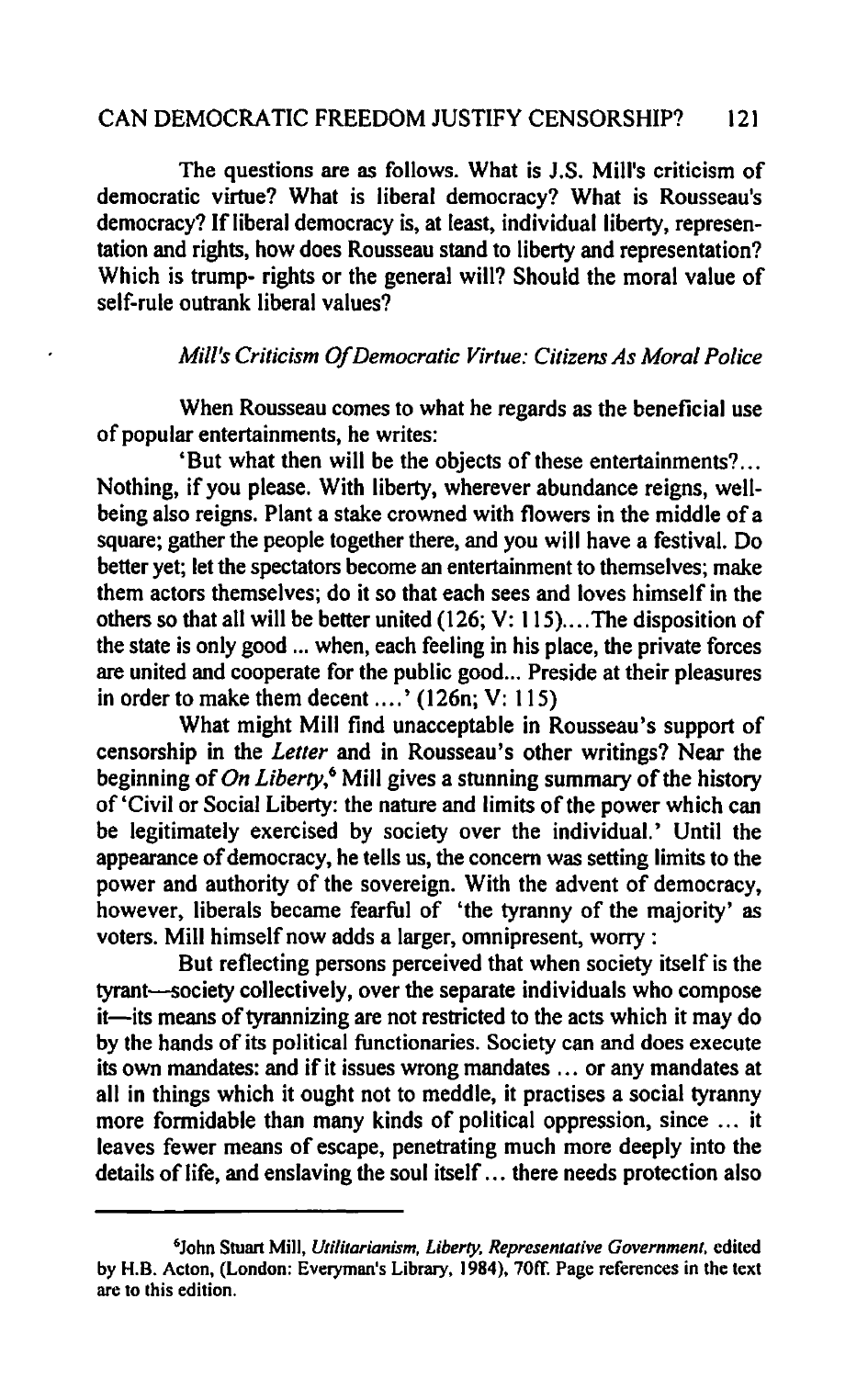against the tyranny of the prevailing opinion and feeling ... [the tyranny] to fetter the development ... of any individuality not in harmony with its ways.... (73)

This passage is the inspiration of the question of this essay. Where Rousseau sees the need to cultivate a feeling of social equality, Mill sees a deep danger to personal development. Mill, then, demands a state that leaves the individual free to develop as the individual wants, provided only that others don't suffer from it. In these early pages there are several places where Rousseau seems the unnamed target. A hallmark difference between them is that where Mill sees a social tyranny of opinion and feeling, Rousseau finds acceptable, even necessary, the 'empire of opinion'  $(22, V: 21;$  also 67, V: 67; and 73, V: 67): where Mill foresees fellow citizens as moral police, Rousseau wants entertainments that enable them to see and love themselves in others, 'censors of one another' (59; V: 54). 7

#### *Liberal Democracy*

A more adequate understanding of what is at stake may be helped by the reminder that liberal democracy is one kind of democracy, it is the voluntary combination of parts sometimes in active competition with one another. Vaguely, and for the time being, let us say that Rousseau's democracy means self-rule.<sup>8</sup> In contrast, the liberalism that combines with democracy can involve representative political parties, elected representatives, natural rights and individual liberty. The four can cooperate if we assume that the parties represent what Rousseau will call particular common interests (perhaps interests of the left, center and right), if citizens elect by voting, or remove by voting, other citizens to legislate and govern on their behalf, if all citizens, including elected representatives, support and respect the natural rights of all, and if personal liberty is the highest ranked value.

Now many scholarly pages have been spent disputing whether or not Rousseau can be counted as liberal. Too seldom is it asked whether he can be classified as a liberal democrat defined by the four criteria. In brief, my reply is as follows. If the general will is the overriding value in Rousseau's political and legal philosophy, if other values are subservient

<sup>&</sup>lt;sup>7</sup>Mill uses the phrase 'moral police' of workmen who spy on their fellows, but in the same paragraph Mill discusses what he calls 'democratic feeling' in the United States (157-156). Rousseau's phrases are reminiscent of 'existing in the eyes of others' in *Inequality* and the good use of self-in-other-esteem in *Emile.*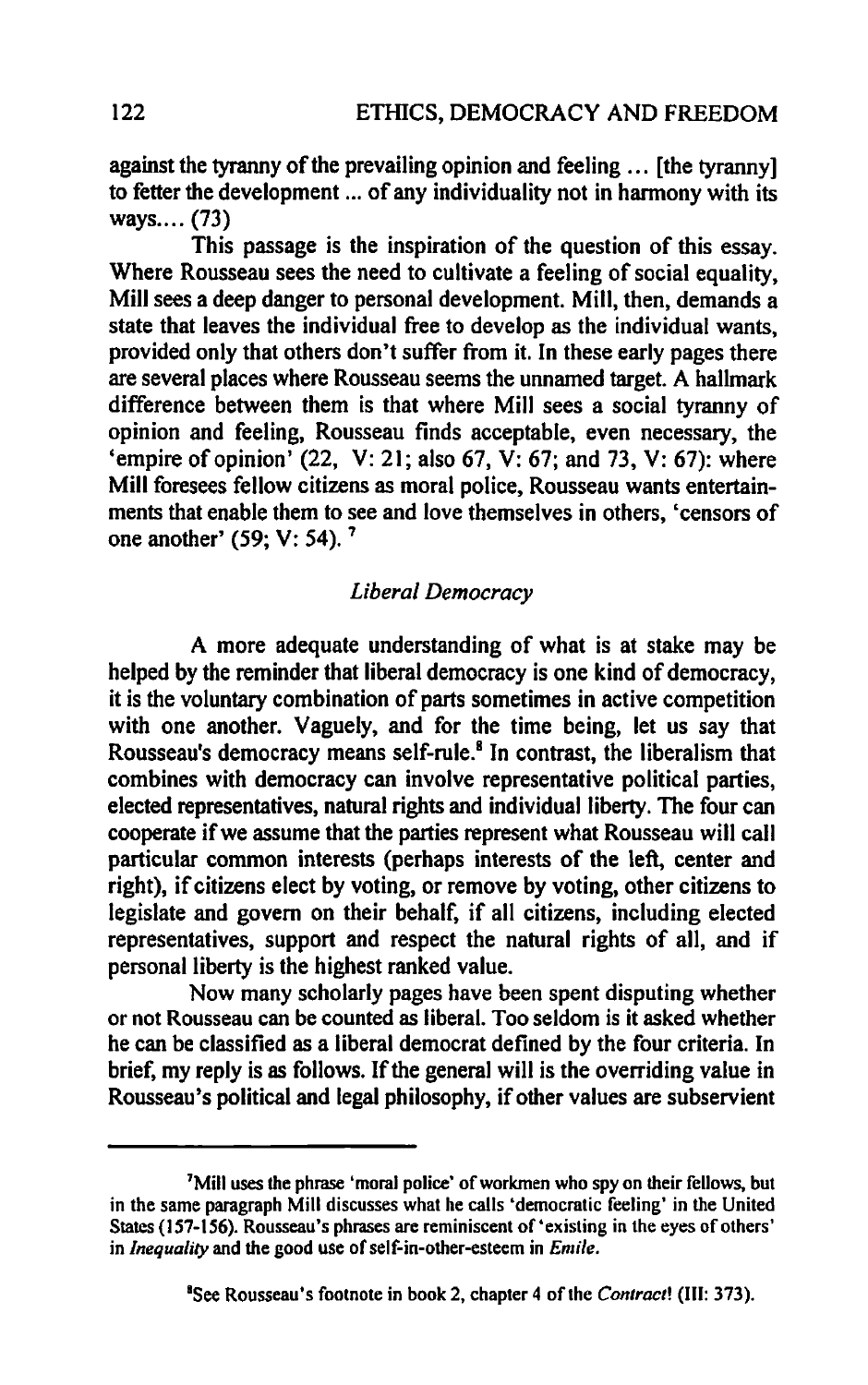to it, then Rousseau's thought is not consistent with liberal democracy. Support for this claim must be postponed until the presentation of Rousseau's democracy.

#### *Rousseau's Democracy and Liberal Democracy*

By his choice of terminology, Rousseau has made it awkward for anyone who wishes to discuss his theory of democracy, for Rousseau denies that democracy is fit for human government! (III: 406) What I here call Rousseau's democracy is a state that gives the right of legislation only to the general will of the people. Thus, in Rousseau's terminology the people exercise the legislative will. The term 'government' is reserved by Rousseau for the executive will, for the person or group that executes, administrates, enforces and applies the law that is made by the people.

The principal philosophers and jurists from whom the self-taught Rousseau learned (viz. Hobbes, Grotius, Pufendorf and Locke) shared a common assumption. It was that legitimate power and authority derive solely from a contract involving the people and a representative who would carry out the people's will.<sup>9</sup> It may be that Rousseau envisaged his democracy in denying that common assumption, in concluding that if the people are *really* the source of legitimate power and authority, then they should not surrender legitimacy to *any* representative.

The principal principle of Rousseau's democracy is that laws must be made by the general will, that is, laws must be made by all for the good of all. The executive should represent the people's will in applying and enforcing the laws, but that is another matter. A part of Rousseau's genius consists in contending that general will law includes 'self-rule' in both a political and a moral sense. Politically. as the maker of its own laws, a people is free of foreign domination. Morally. as one of the makers of the law that comes from all and applies to all, the citizen sovereign is morally free in obeying a universal law that he prescribes to himself. As a legislator, I must ask myself, not what is good for me alone; but what suits the common good, and then obey that law for the good of all, including my own.

This brief exposition may be enough of a basis to explain why Rousseau denies (or at least creates doubt regarding) each of the four criteria of liberal democracy. In book 2. chapter 3 of *theContract* he recommends the absence (or at least multiplication) of parties, factions

<sup>&#</sup>x27;1'homas Hobbes, *Leviathan,* ch. 16. It is not often noticed that the absolutist Hobbes justifies political representation by the claim that the sovereign is the only effective representative of the people's will.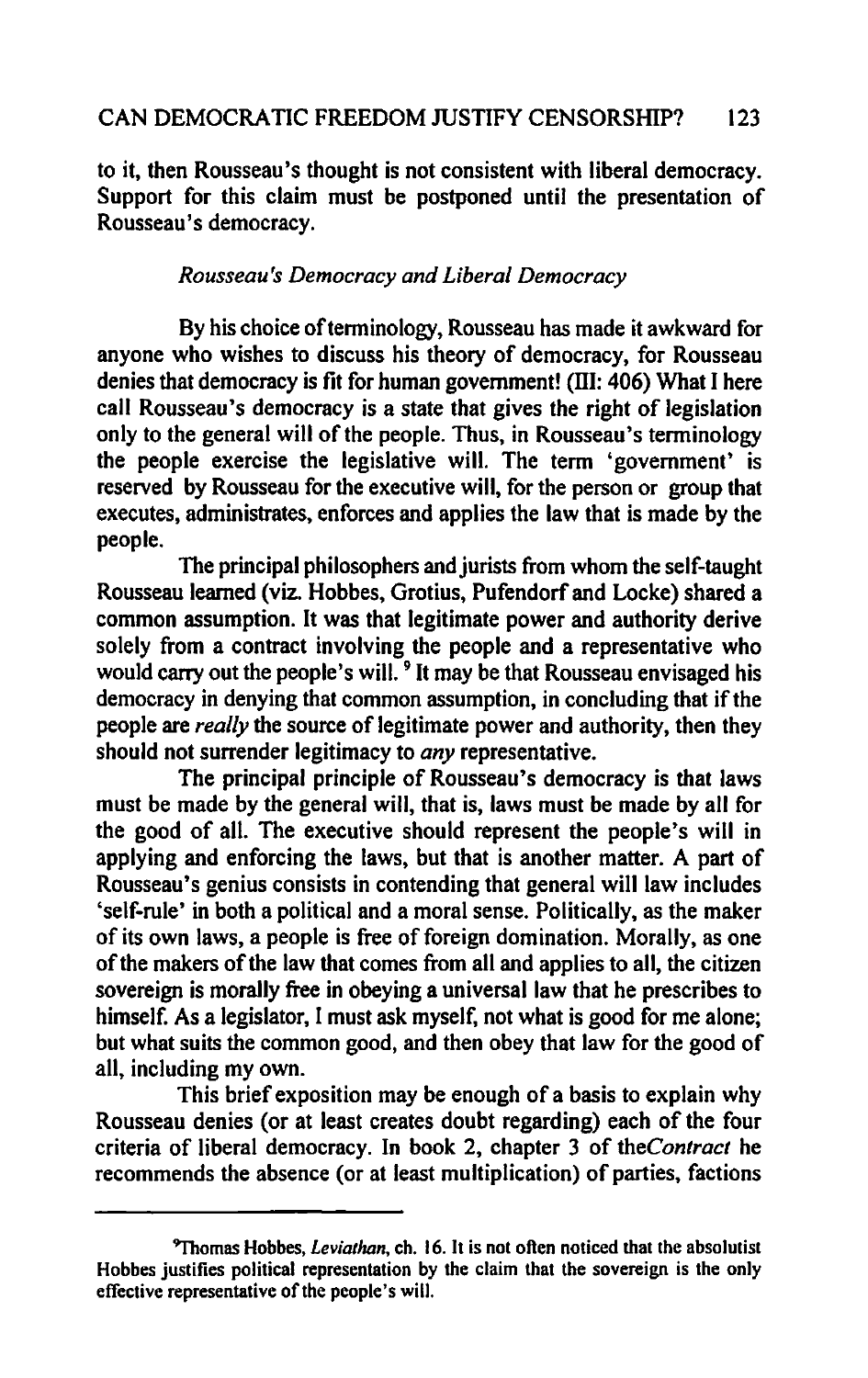and minor associations (III: 371-372). While liberal democrats will object, his reason is that each of these associations will create its own common good and particular general will to cancel or weaken concern for the overall common good, just as a cartel or union may do. He rejects elected representatives for two reasons. First, he believes that the elected representative will represent only his own narrow personal interests. If you say: 'Yes, but we are free to vote him out,' then Rousseau's reply is that being free once every four years is not often enough, moral atrophy sets in. Second, if you elect representatives, you don't ever exercise your moral will politically. In liberal democracy, political activity does not include moral activity of citizens. Politics is something done for you or, too often, done to you. In Rousseau's democracy, asserted positively, moral freedom is something you do in being a citizen legislator.<sup>10</sup>

Much of the argument in support of Rousseau as a liberal turns on Rousseau's claim that obedience to general will law pertains only to one's rights and duties as a citizen, rather than as a private individual (III, 372-375). If, as seems apparent from his words, Rousseau honors the rights of the individual, then he qualifies as a liberal. One has obligations as a citizen legislator, but all the freedom one needs as a private person. On the issues of rights and personal freedoms then there is, perhaps, room for doubt regarding Rousseau's intentions. But there is no question that Rousseau holds, with Hobbes, that the sovereign will rules absolutely. The citizen is obligated only to the general will as sovereign. It is even the case that if the people give themselves a constitution, say one that gives pride of place to constitutionally imbedded rights and liberties, then the constitution can be altered or rejected legitimately by the general will. Bluntly, it is left to the general will, and the general will *alone,* to decide what is for the common good.

If we are attracted by Dworkin's concise description of liberal democracy as 'rights are trump' then judging by Rousseau's words.<sup>11</sup> in Rousseau's democracy the general will is trump. It is trump, he believes, because of what it gives to the citizens. In being for the common good,

<sup>&</sup>lt;sup>10</sup>Advocates of liberal democracy interpret 'democratic participation' too generously. Voting or attending a meeting of candidates may suffice. However, renewed interest in citizenship is focusing criticism.

<sup>&</sup>lt;sup>11</sup>I hedge for a number of reasons. Mill himself asserts that he writes on the basis of the success of democracy. whereas Rousseau existed before that. Too. Rousseau's goals are different. Again. the question whether or not Rousseau is liberal was raised in contrast to whether he was the inspiration of totalitarian democracy. I've written also against the totalitarian interpretation. Lastly. for clarification of the ambiguities of 'libernlism,' see Maurice Cranston, *Freedom. A New Analysis,* (London: Longman's & Green, 1954) which remains very helpful.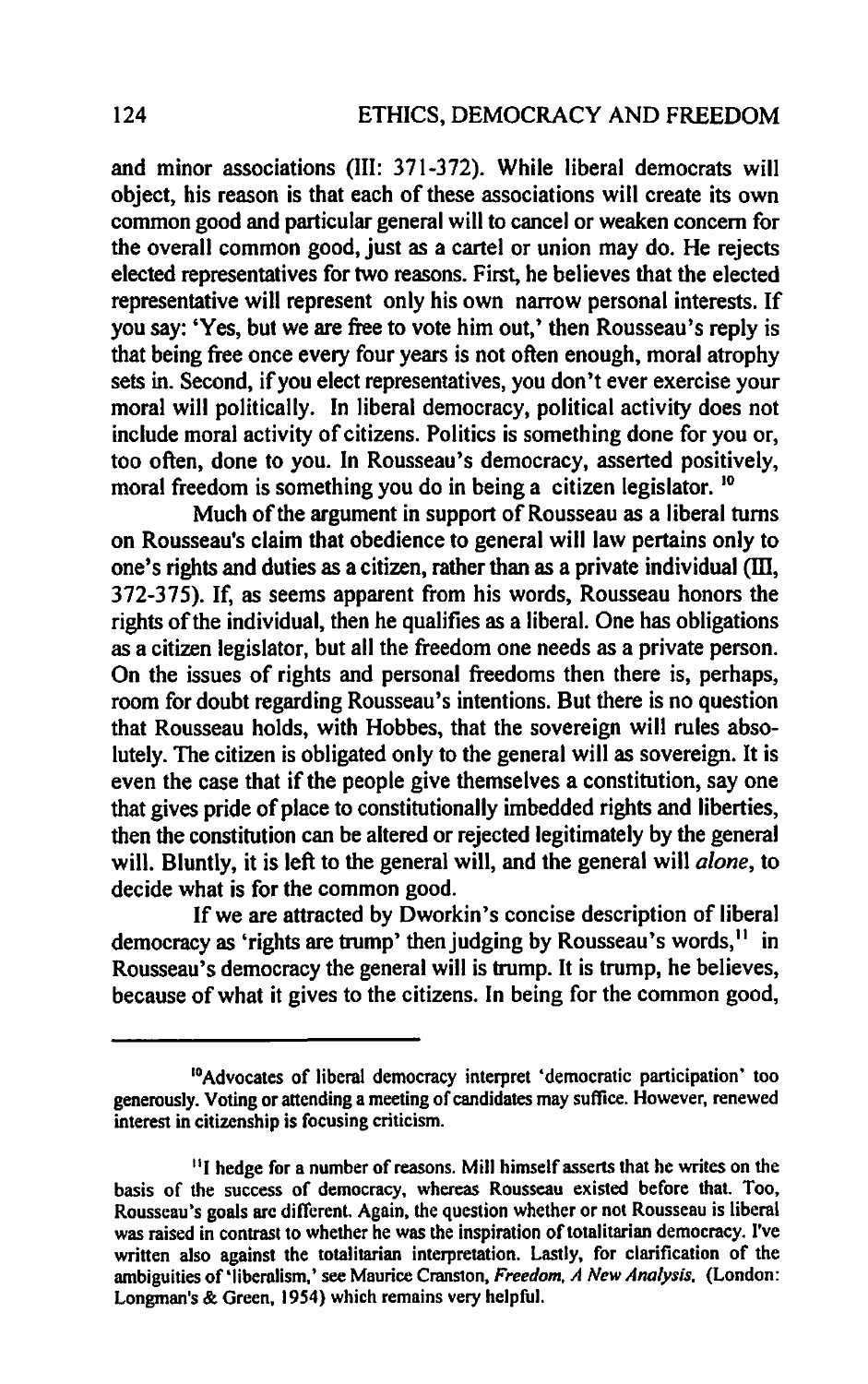#### CAN DEMOCRATIC FREEDOM JUSTIFY CENSORSHIP? 125

it provides for the citizen's good and thus can satisfy self-interest, its law is just because it comes from all equally and applies equally and is for the common good. And, to repeat, it provides political self-rule in that citizens are ruled by their own laws, plus moral self-rule in that each citizen obeys equal rules that he gives to himself. Of course, the state must be tiny for the common good to be known. The most interesting feature of the relation of Mill's argument to Rousseau's is that Mill must strenuously object to Rousseau's even if Mill grants every claim made for the general will by Rousseau. How can that be?

#### *Equality and Then Liberty*

The answer may lie in Rousseau's belief that liberty presupposes equality. Liberty presupposes rough economic equality. but it goes deeper than that. Perhaps it presupposes the equality of persons as political and moral agents, that is, the kind of equality required of persons as lawmakers. In the *Contract,* especially in chapter 6, book 2 and chapter I, book 4, Rousseau makes it clear that ordinary citizens are not now ready to be equal lawmakers despite his claim in the preamble to chapter 1, book 1 that he takes men as they are. The main gap is lack of willingness to express the common good in law. Rich, poor and those in between will each seek private benefits, and will regard the rest as incapable of knowing the good. It seems, then, that before the general will can become sovereign, persons must learn to value one another as equals; equal, not in wealth or talent or industry, but morally equal in the capacity of judging what is good for others as well as oneself. Moral equality of this kind does seem appropriate to democracy for it is moral agency within the abilities of average persons. If persons could be equal one to another as moral agents then they could be free and self-ruled by the general will.

The chief obstacle to treating one another as moral equals is selfishness. Thus, the direct end of democratic virtue is to get us to overcome selfishness and to care for nearby others as our moral equals. The end which justifies democratic virtue is the freedom of self-rule.

In the *Leiter* Rousseau puts a question near to what we are considering: 'By what means can the government get a hold on morals...? I answer that it is by public opinion. [Our habits in society] are born of others' opinions. When we do not live in ourselves but in others, it is their judgments which guide everything. Nothing appears good or desirable to individuals which the public has not judged to be such' (67; V: 61-62).

If one thinks of the popular arts as a creator of public opinion then what is Mill's objection likely to be? In brief, that Rousseau is concerned with the good of all; whereas Mill's concern is the good of the individual, the development of a particular person as that person sees fit.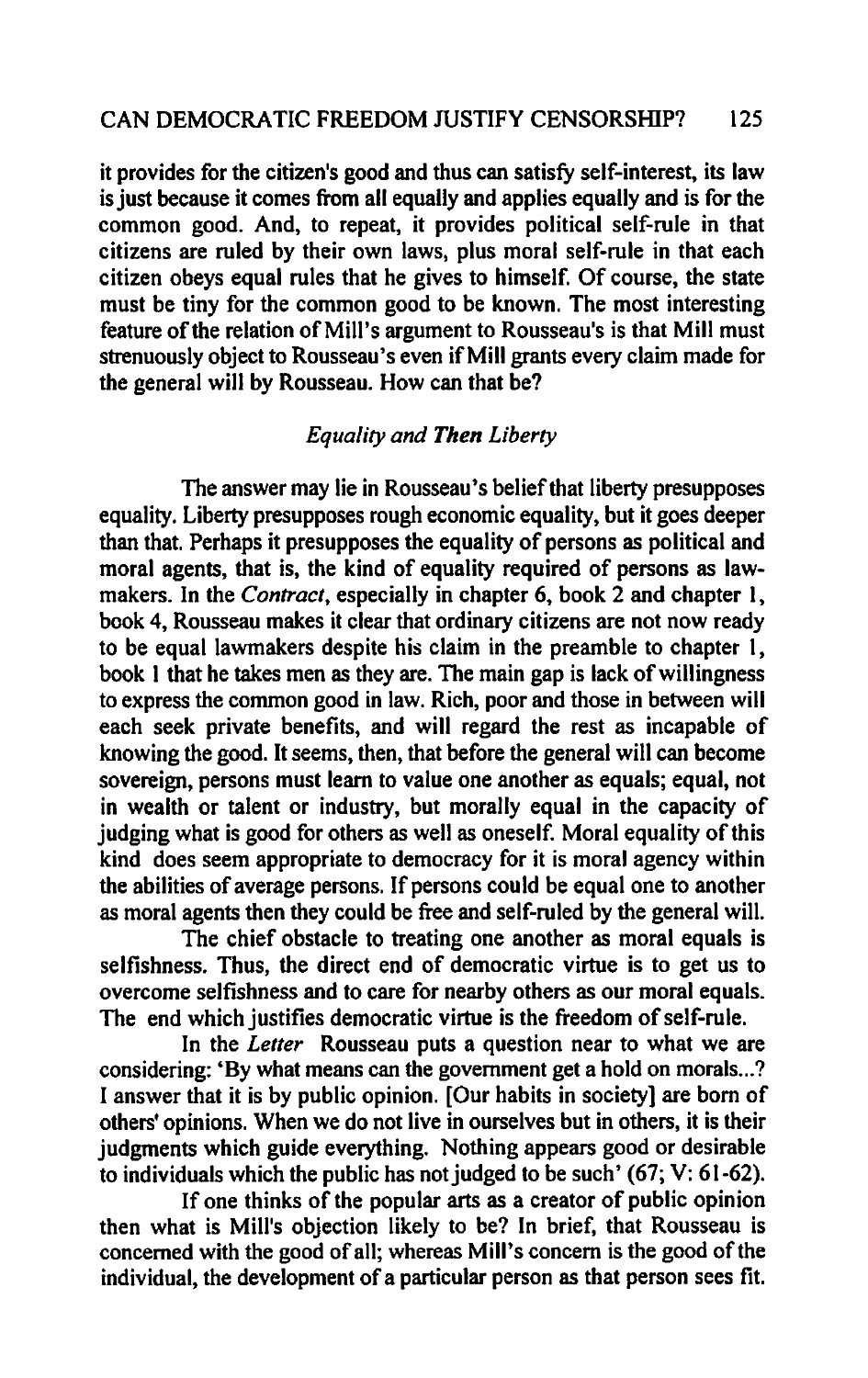This idea requires expansion. One of the chief questions of the important Rousseauist, C.E. Vaughan, was whether Rousseau is to be classified as an individualist or collectivist. Such questions have to be watched carefully. Nonetheless, if the answer can be one of degrees, Rousseau is closer to the latter, and Mill to the former. Rousseau is inclined to see the fulfillment of the person in relation to the common good of the community of which he is a member, whereas Mill sees fulfillment in the particular nature of the individual. This difference is of capital importance with regard to the question of censorship. Rousseau is not likely to be offended if accused of the denial of individuality. In corrupt society, Rousseau would understand 'individuality'as selfish *amour propre*, as a close reading of *Inequality* suggests, and he would argue, with Sparta in mind as ever, that service to the community is the proper fulfillment of any individual (66, V 61; 67, V: 62). Contrariwise, Mill denies that the communal good justifies control of personal development. The only condition that justifies interference with the liberty of an individual to develop as she wills is if her behavior harms others. The difficulty in resolving the dispute is likely to tum on issues that scholars regard as contentious. Does Rousseau mean by the 'common good' what the majority of well-intentioned citizens decides to be the common good, or is the common good that policy that in reality benefits everyone? Similarly, does Mill mean by 'harmful to others' what others judge, or what truly is?

Another comment is relevant to the main question. Morally, Rousseau's conception of moral liberty as the ability to obey laws that one gives to oneself is arguably one of the most profound understandings of human nature. Kant thinks of Rousseau as the Newton of the moral world. The difficulty, however, is to question whether Rousseau's control of the arts to create communal love is ofa kind to dull moral imagination. As much as I admire Rousseau as a thinker, it is distressing to notice the absence of interest in moral dilemmas, the reality of a conflict of moral duties of a kind that one can do one, but not the other. The apparent reason is that Rousseau understands morality as the struggle between selfishness and what one knows to be morally right.<sup>12</sup> But if moral imagination is deadened by communal emotion, then moral liberty itself will be stultified. It will, because moral dilemmas, even when present, will not be taken seriously. And that is bad, because appreciation of moral dilemmas is the basis of tolerance and moral development.

<sup>&</sup>lt;sup>12</sup>A different question, does Rousseau have two grounds of moral knowledge, conscience and general will, that may sometimes conflict? Should the young man remain to take care of his mother or leave to join the Free French?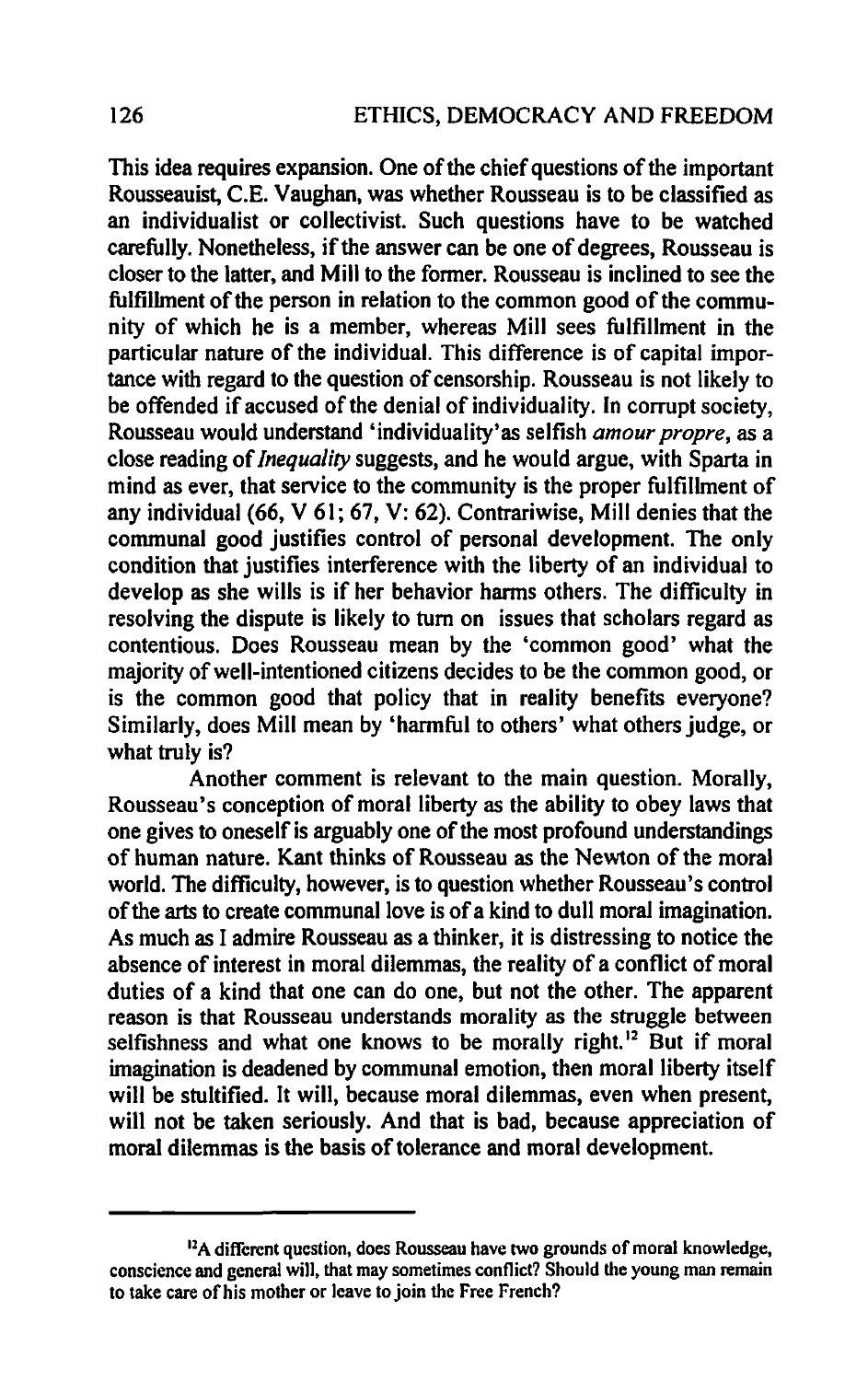#### CAN DEMOCRATIC FREEDOM JUSTIFY CENSORSHIP? 127

#### *The Evil Of Amour-Propre and the Good of Moral Liberty*

So far I have suggested a number of questions and issues that seem preliminary to a full-dressed investigation of whether Rousseau's doctrine of moral and political self-rule is sufficient to justify the use of censorship of popular arts. Mill's essay *On Liberty* has been used to sharpen the question, for Mill argues that the greater good of the individual is not a sufficient reason to interfere with the individual's selfdevelopment. And in reading him there is reason to think that Mill sees the democratic value of equality as entrusting the preservation of democracy to each and every citizen, and thus as a serious threat to personal liberty. In comparing Rousseau's democracy to liberal democracy, I have held that the sole basis of legitimacy and obligation in Rousseau's democracy is general will law. The citizen has the duty and the right to be ruled by nothing but general will law. That being so, Rousseau is not a liberal democrat. Since the goal of general will law is always the common good, it is correct to think that Rousseau ranks the general good above the individual good, or, if you prefer, that individual good is best realized through the common good. In that deep sense Rousseau disagrees with Mill. One might argue that the difference between Rousseau and Mill is that Rousseau judges the freedom of man only as moral and political agent where obedience to self-imposed universal laws obtains. A richer conception of human nature embracing aesthetic values, Mill might argue, would give a more generous sense to individual self-development. Rousseau's use of censorship is comprehensible if we consider human values only from the points of view of morality and politics, but self-development is more inclusive.

A supporter of Rousseau may reply that Rousseau's justificatory argument is incomplete. Although I have suggested that the bringing about of self-rule is Rousseau's best ground for justification, it could be said that I have told only half the story, and the second half at that. In *Inequality*, Rousseau argues that the cause of inequality and the alienation of human freedom is *amour propre* operating in conjunction with the political and social relationships that support *amour propre.* Hence, to justify Rousseau's censorship of the arts, one should show how it helps destroy evil *and* produces good.

It is too difficult to do this briefly, but it should be attempted for the further reason that Rousseau has the evil in mind in the *Letter.*  Perhaps the simplest introduction of it is that *amour propre* arises from the desire for self-esteem, that is, the desire to value oneself as valued by others. Morally it gets out of control when it comes to dominate other passions, when the desire to be desired overrules. According to when the desire to be desired overrules. According to *Inequality,* modem society is a contributing cause of corrupted *amour*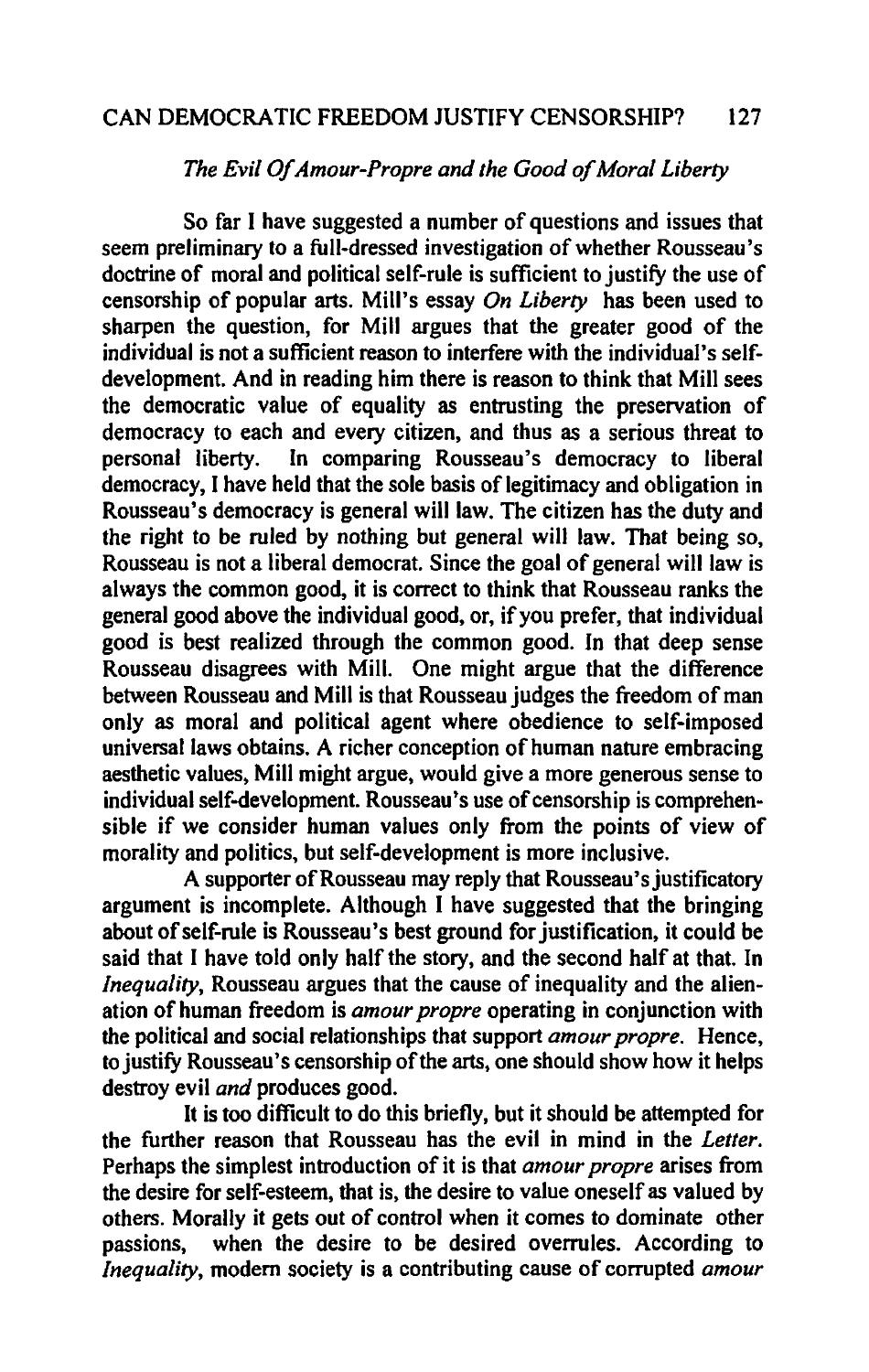*propre,* and with it the alienation of human nature itself, the surrender of equality and freedom. It happens for two reasons, fIrst, it is voluntary and second, it is supported by the social structure. The desire to be desired is voluntary, we all want it, but when society is of a kind that stimulates our desire to be *most* desired, we become the slave of artificial passions. It seems that fear and hatred of the spread of corrupted *amour propre*  inspires Rousseau's opposition to the establishment of a theatre in Geneva. It does not surprise Rousseau that M. d' Alembert and M. Voltaire want a theater, they are corrupted Parisians already.

One part of Rousseau 's thought is evident. He agrees with Hume that only a passion can move a passion, reason by itself is inert. Thus, if you are to halt the spread of corrupted *amour propre,* the other French disease, then the inhabitants of the mountainous villages should be given joyful occasions where they can come to like and respect one another. In that way, you may prevent the spread of the disease and make way for self-rule. But a problem is hiding here which can be revealed by asking, since Rousseau himself introduces it, the differences amongst Paris, Geneva and the Swiss mountain village. Had Rousseau contrasted only Paris and a mountain village, one might not notice the problem, but the three together show that the differences are of degree; whereas in *Inequality* the difference between the state of nature and civil society is one of kind. When one appreciates that the difference between Paris and Geneva is a difference of degree, then Rousseau's argument for the exclusion of theatre is much less telling; for now it is not the purity of Geneva versus the despicable corruption of Paris, but more versus less.

However, this criticism may question only the justification relative to the *Letter,* what of the general case? Will it too tum on the question of degree? This criticism of degree seems implausible both in genera) and in the particular case. In the *Contract,* Rousseau notes that only Corsica is sufficiently conditioned to accept Rousseauist democracy, which emphasizes that, difference of degree or not, the margin of redemptive action is very small. Important though this claim is, its implausibility as criticism turns on its irrelevance. The difference of degree argument leads to the conclusion that it is highly unlikely that censored control of popular arts *can* produce self-rule in a corrupted world. But the question of *justification* asks the different ques*tion-should* censored control be justified? Those who oppose censorship will not be persuaded by the assurance that Rousseau should be allowed to use censorship because it is unlikely to work well.

Rousseau's use of censorship as displayed in the *Letter* raises a further difficulty about censorship that is connected to the earlier mention of dilemmas. Morally, censorship may be compared to abortion. Some moralists believe that unqualifIed rejection or acceptance of censorship